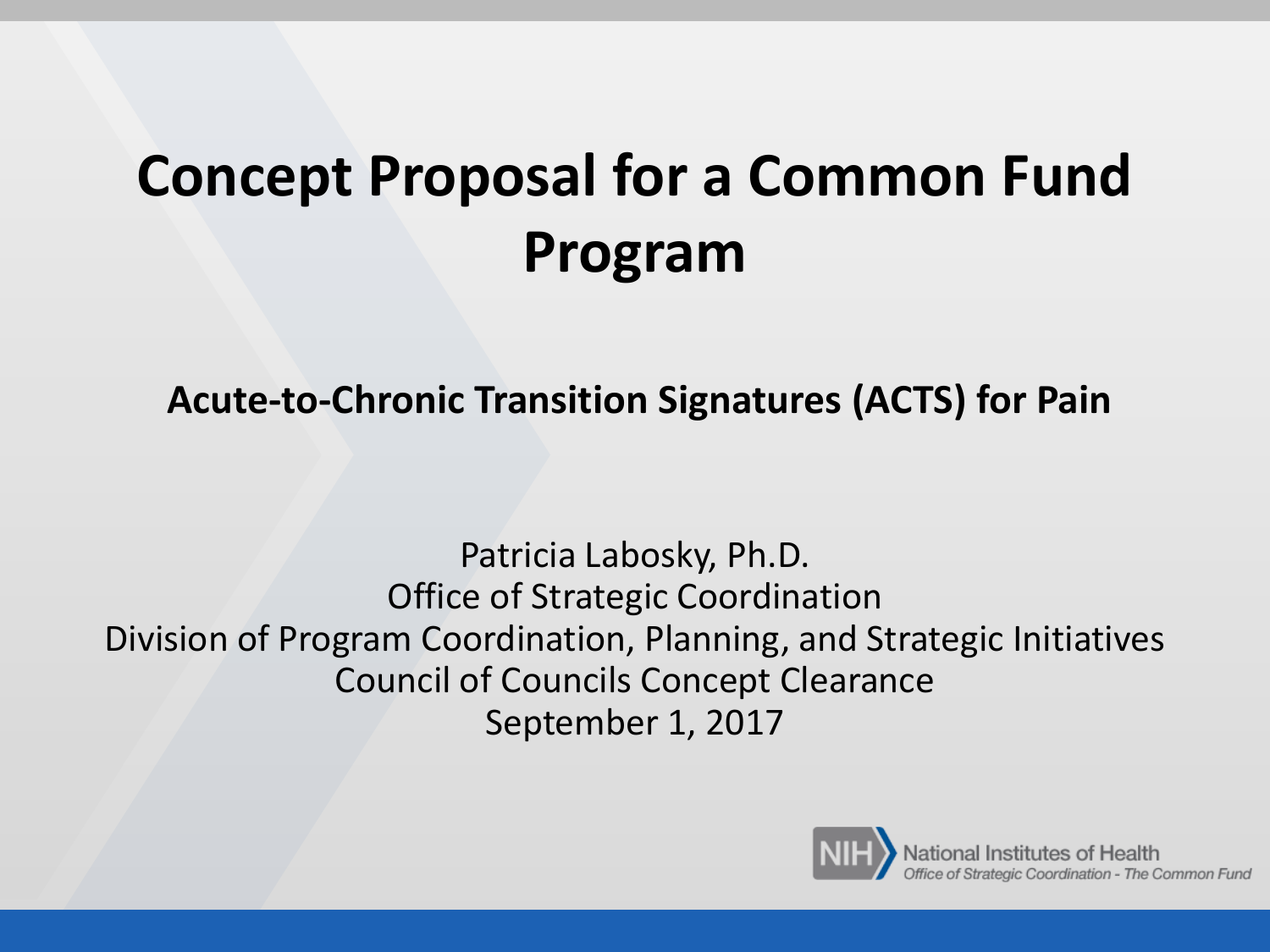# **Why a Common Fund Program on Pain?**

**Need:** Nearly 26 million Americans report pain every day. Their sole treatment is often opioids. Deaths from opioid overdoses exceeded 33,000 in 2015 and are on the rise. Patients with chronic pain need safer and more effective treatments.

**Scientific Gap:** There are no objective signatures of the transition from acute to chronic pain. This study will enable identification of patients at risk for chronic pain and may guide pain prevention management plans.



**Why a trans-NIH Program:** Chronic pain is a symptom of many diseases and can be a disease in of itself. It cuts across the IC spectrum. This project will involve scientists from diverse areas of research and will bring in advanced technologies. We foresee 'omics, neuroimaging, sensory testing, psychosocial behavioral assessments, metabolomics, etc.. This effort will require NIH coordination.**National Institutes of Health** 



Strategic Coordination - The Common Fund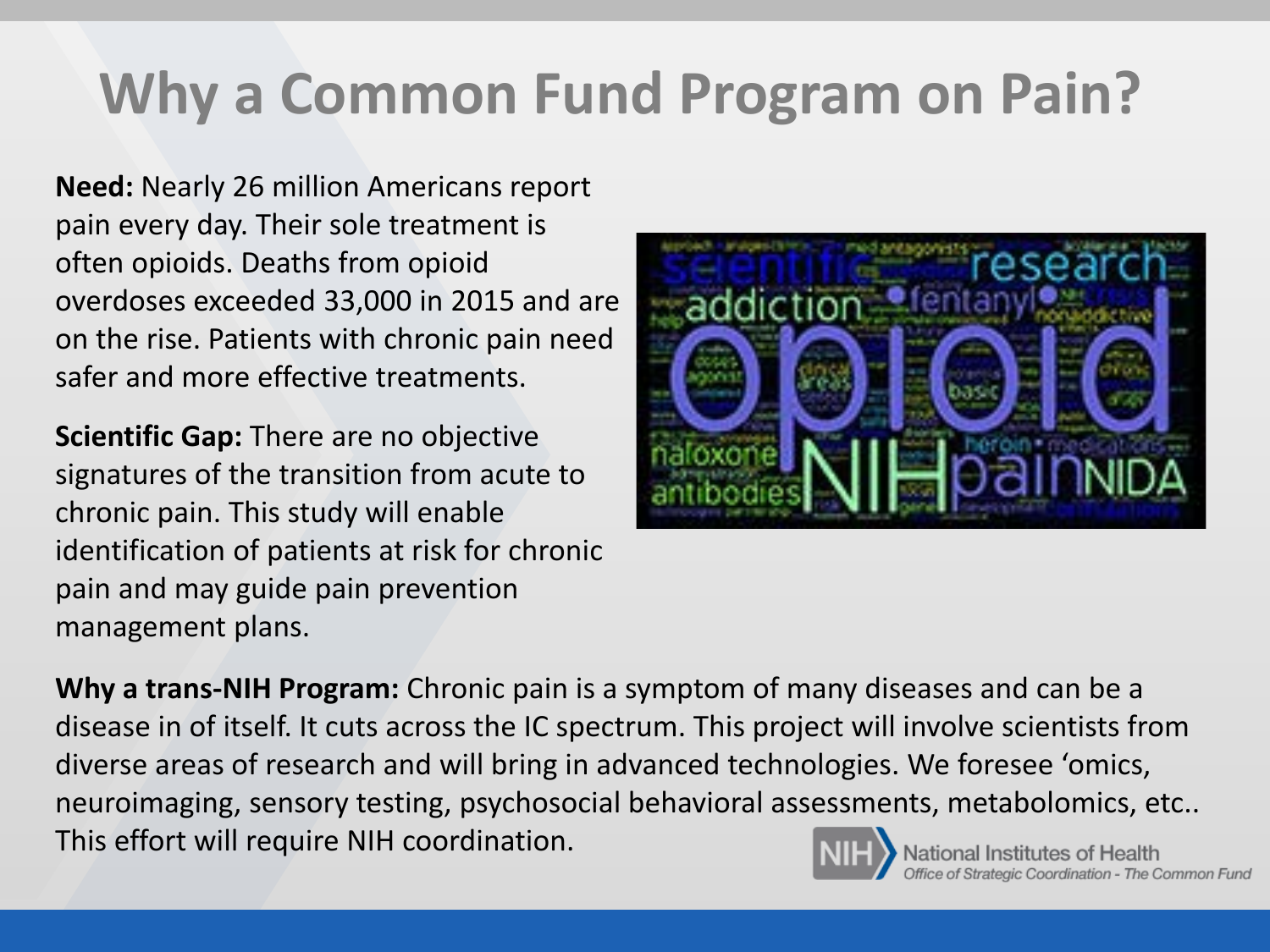### **External Input**



#### **CUTTING EDGE SCIENCE MEETING SERIES TO END THE OPIOID CRISIS**

*Medications Development for Opioid Use Disorders and Overdose Prevention/Reversal*  June 5, 2017

*Development of Safe, Effective, and Non-Addictive Pain Treatments*  June 16, 2017



*Understanding the Neurobiological Mechanisms of Pain*  July 7, 2017

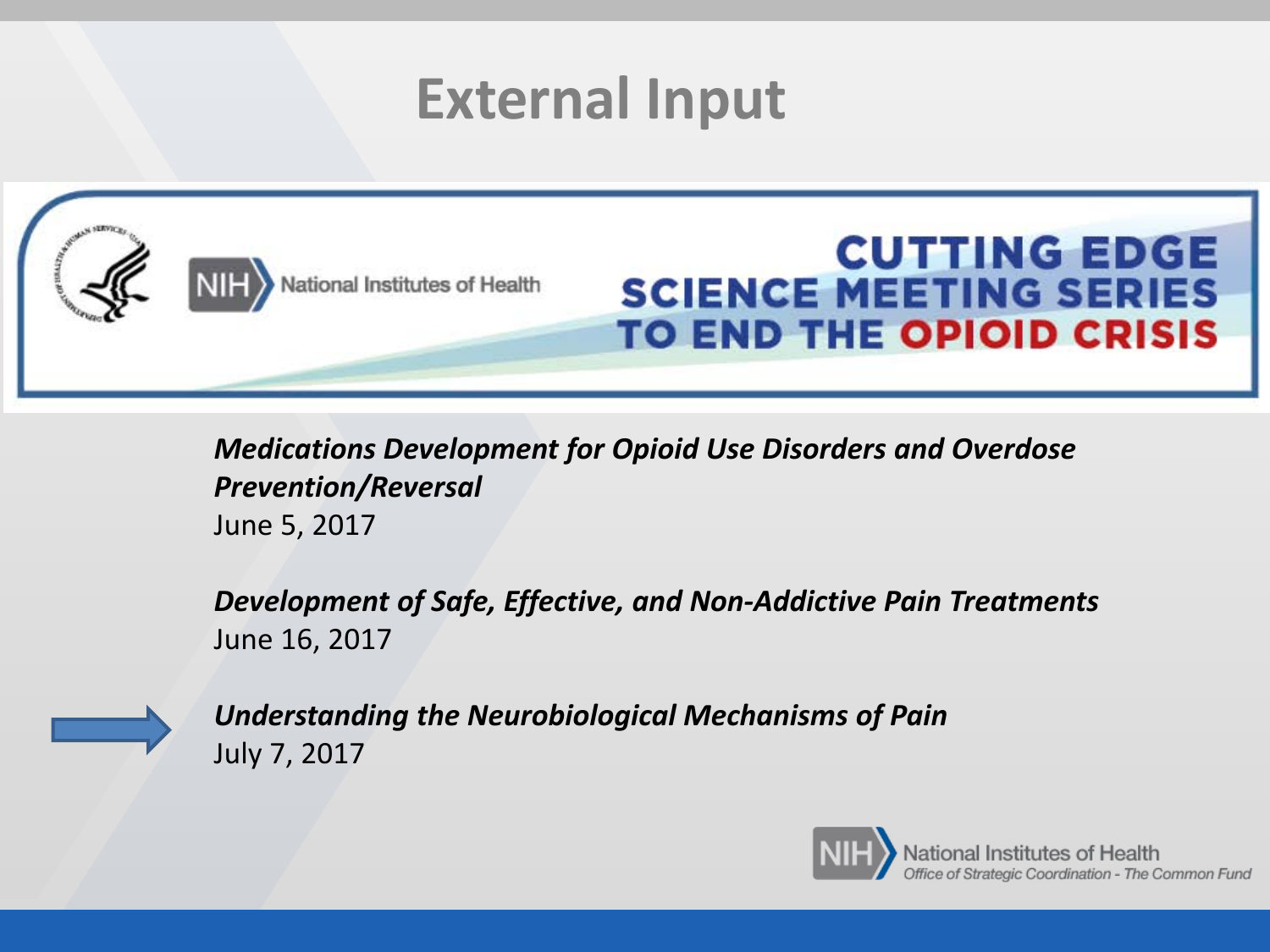## **External Input**

Key themes emerged during the meetings:

- Linkages between industry and academic can promote effective use of limited resources;
- Pain research would benefit from **leveraging available neuroscience technologies** and encouraging more neuroscientists to enter the pain field;
- Pain processing is complex throughout brain and periphery. **Need for multidisciplinary efforts to understand pain at the molecular, cellular, circuit, and system levels;**
- *Standardized, objective biomarkers* **are needed that will predict the response to treatment in animal models and in humans;**
- *Extensive patient phenotyping* **is needed to develop objective biomarkers** to enable precision medicine approaches to more effectively treat patient pain, and factors affecting patient's experience of pain;
- Need for **objective screens** based on the neurobiology of pain to accelerate the drug development process;
- Research gaps regarding prolonged effects of chronic pain, long term impacts of treatment (e.g. hyperalgesia due to chronic opioid use), *and the transition from acute to chronic pain.*

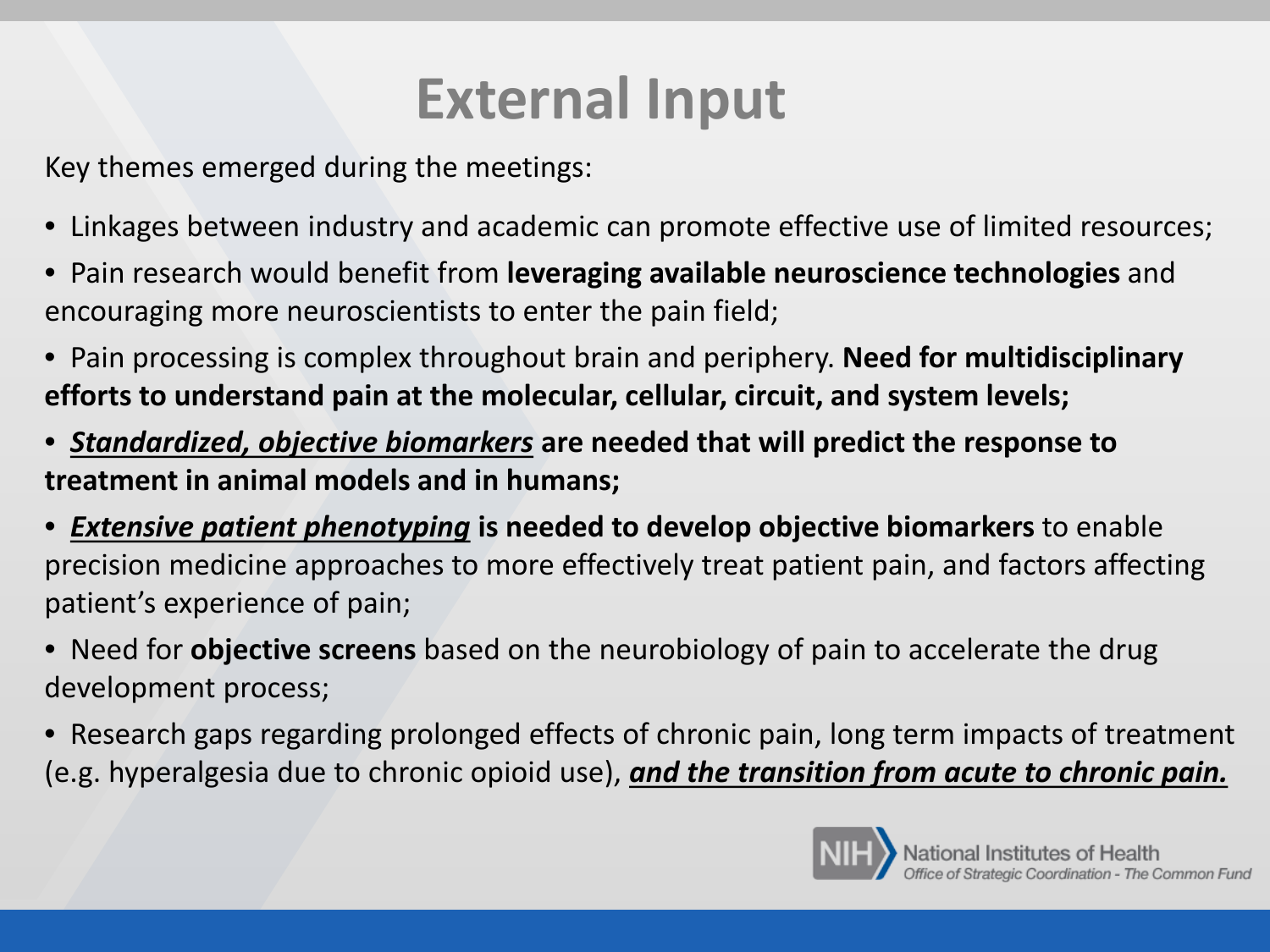### **External Input**

## Federal Pain Research Strategy

The Federal Pain Research Strategy -- effort of the Interagency Pain Research Coordinating Committee and the National Institutes of Health to **oversee development of a long-term strategic plan** for those federal agencies and departments that support pain research. A diverse and balanced group of scientific experts, patient advocates, and federal representatives **identified and prioritized research recommendations** as a basis for this long-term strategic plan to coordinate and advance the federal pain research agenda. Key research priorities were identified across groups as "top priorities".

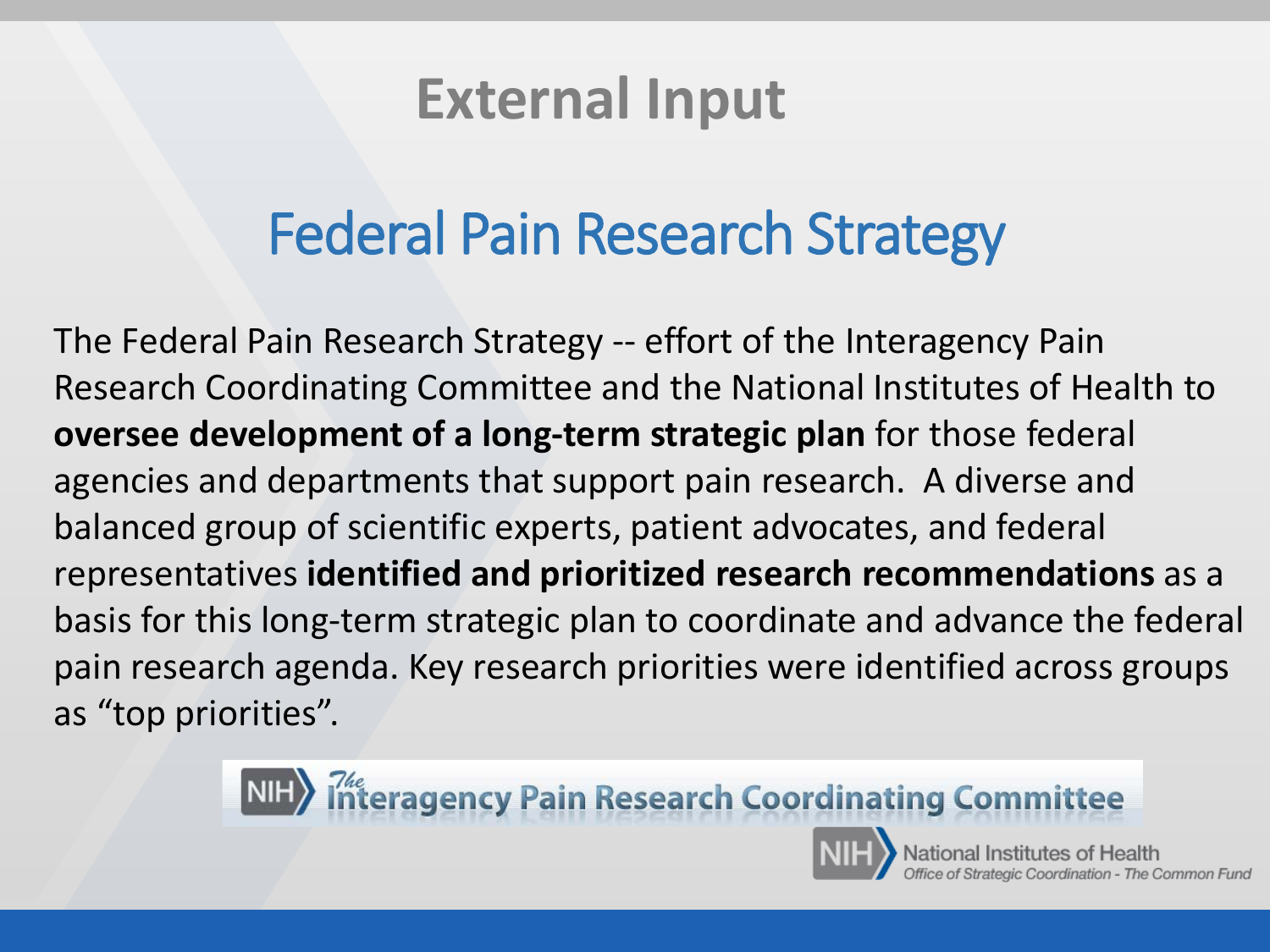

### **The 2017 Federal Pain Research Strategy Acute to Chronic Pain Research Priorities**

*FPRS Top Priority: Understand and Address Plasticity Mechanisms that Promote Persistent Pain and (Endogenous) Resolution Mechanisms that May Reverse Persistent Pain.* 

**FPRS Top Priority:** *Prospective Studies for Susceptibility and Resilience Factors Underlying the Transition from Acute to Chronic Pain* 

**FPRS Top Priority:** *Develop Approaches Incorporating the Principles of Precision Medicine to Prevent and Effectively Treat Chronic Pain.* 

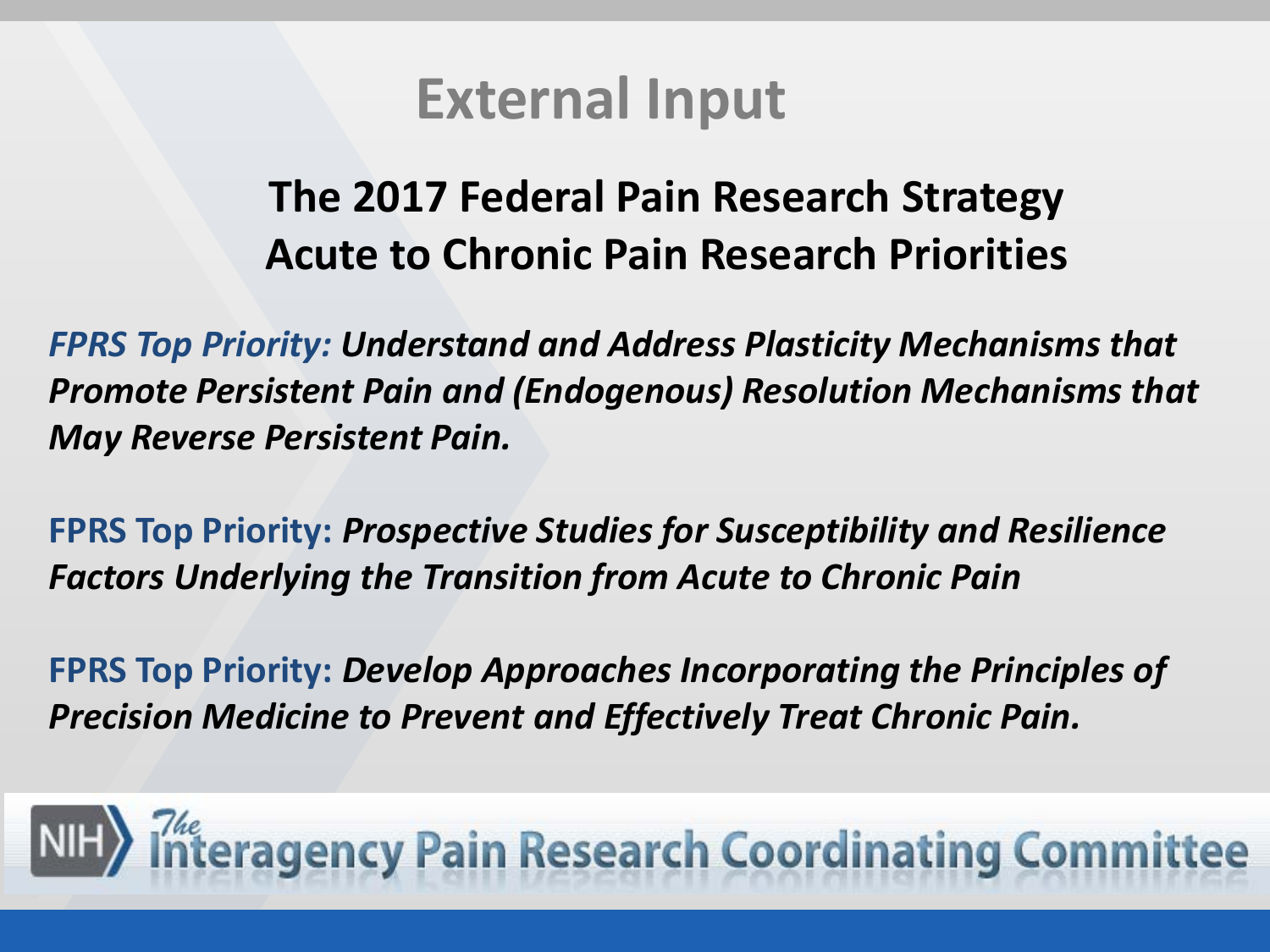## **Proposed CF Pain Program**

**Discovery-focused clinical trial to identify objective signatures (genetic, imaging, molecular, biochemical) that associate with transition from acute to chronic pain.**

- Recruit patients with **clear T=0 acute pain event** with known incidence of transition to chronic pain
	- T=0 surgery, trauma, injury, other?
- Follow for ~6 months to identify factors in those who **transition to chronic pain vs who is resilient**
	- Clinical records
	- Psychosocial and psychophysical assessment
	- Neuroimaging
	- Multi'omic phenotyping: Genomics, Metabolomics, Proteomics, secreted RNA transcriptomics
- **Parallel discovery-focused clinical study to identify objective signatures (genetic, imaging, molecular, biochemical) that associate with chronic pain lasting more than one year.** 
	- Recruit patients with selected acute pain event, who have established chronic pain > 1 year
	- Assess factors as in the transition cohort

#### **Data Coordination and Analysis**

- Signatures that predict transition to chronic pain
- Signatures that define established chronic pain
- Signatures that predict efficacy of pain management strategies

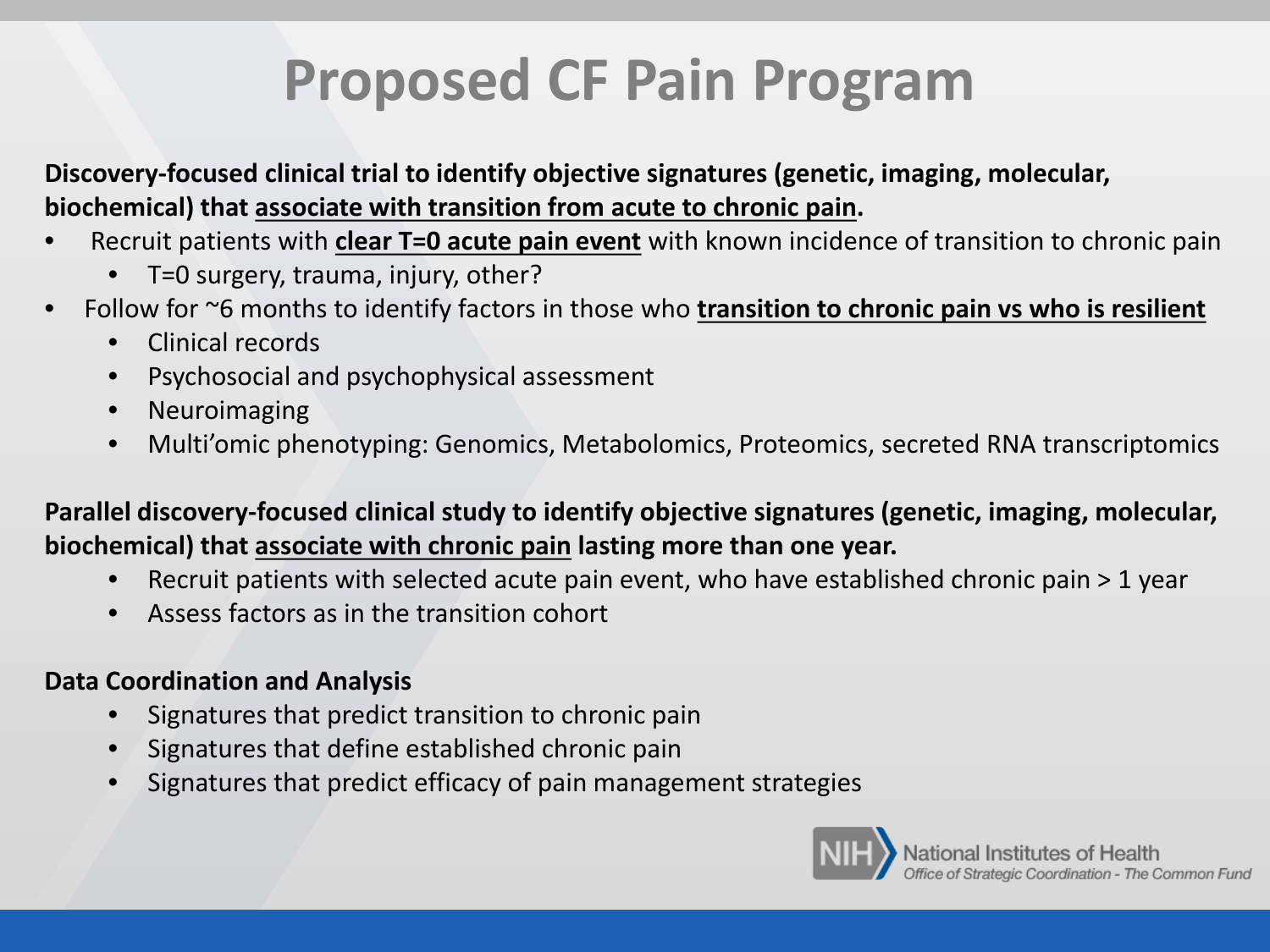# **Proposed CF Pain Program**

- **Clinical projects** (~3 projects, each of which would be multi-site)
	- **Applicants** would justify the acute pain event to study, describe recruitment capacity and clinical assessments to be conducted in both the transition and established chronic pain cohort
	- **Peer review** would consider the appropriate types of pain and clinical assessment strategies proposed
	- **Awardees would work together during an initial planning year** to determine collectively consortium protocols so that signatures from all patient groups can be compared
		- Pain management protocols
		- Clinical measures, types/timeframe for sample/data collection
		- Psychosocial assessments
		- Imaging protocols
		- Sample collection protocols

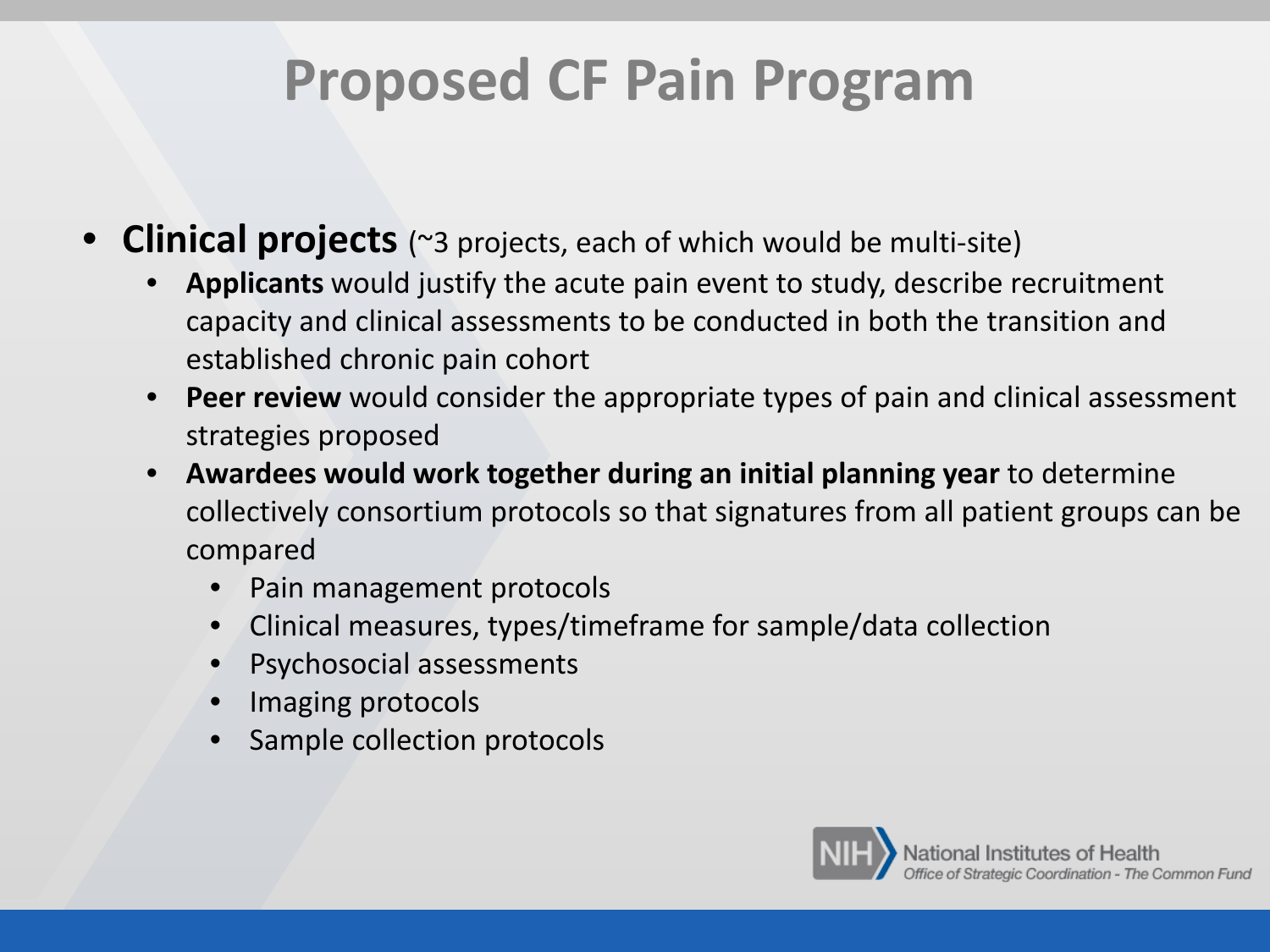### **Proposed CF Pain Program**